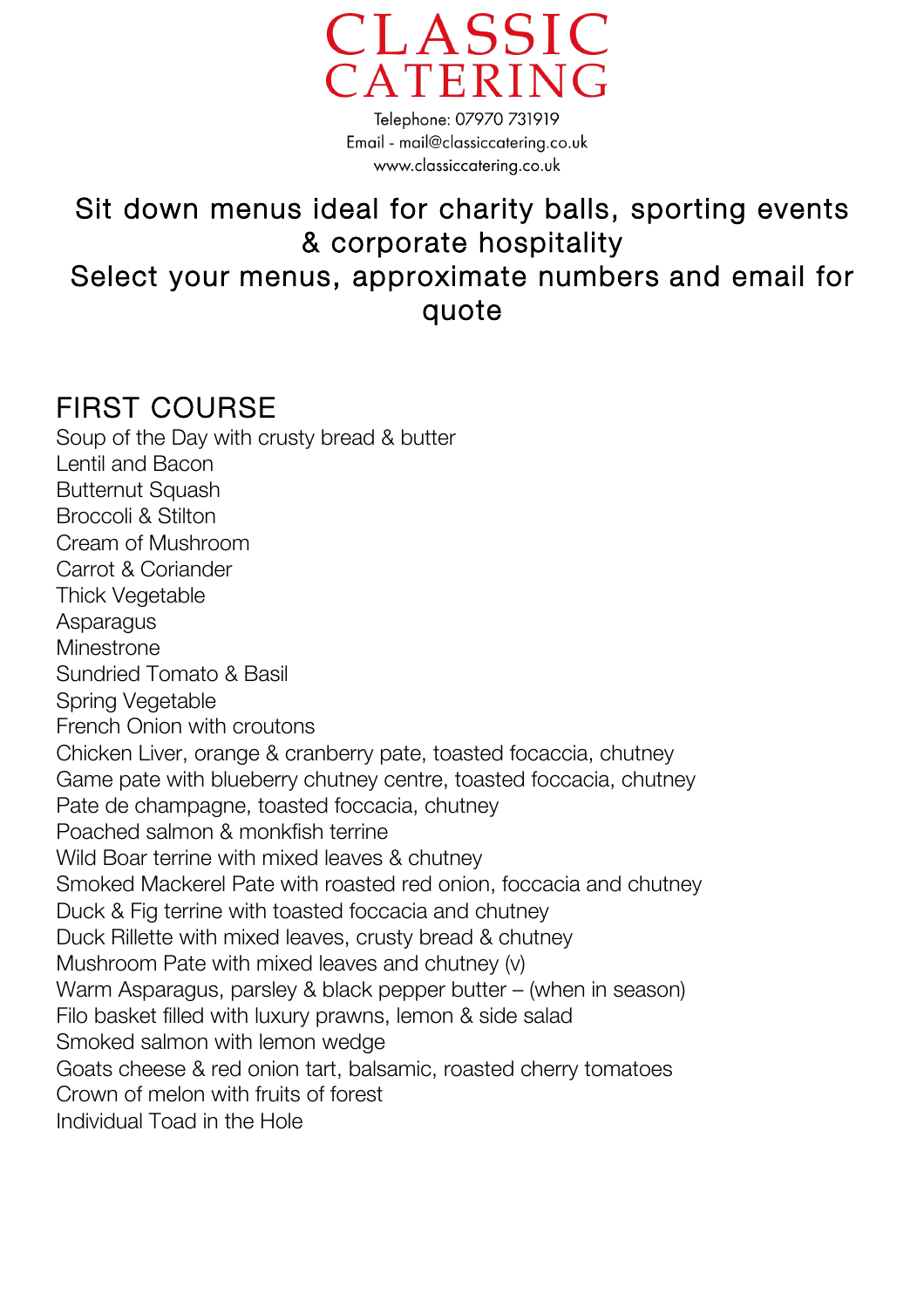

Telephone: 07970 731919 Email - mail@classiccatering.co.uk www.classiccatering.co.uk

## FISH COURSES

Goujons of Plaice with tartare sauce & lemon wedges Fillets of fish on mushroom puree Fish Mornay edged with creamy mash Haddock & spring onion fishcakes with mixed leaves & tartare sauce Smoked mackerel fillet with mixed leaves & Horseradish sauce Poached Salmon & spinach tart served cold with mixed leaves

**MAIN COURSES**<br>Roasted Beef with Yorkshire Pudding & Horseradish Sauce Roasted Pork with Sage & Onion Stuffing & Apple Sauce Roasted Turkey with Chipolata, Stuffing & Cranberry Sauce Roast Beef with shallots & red wine sauce Beef Stroganoff , boiled rice Beef Bourguignon Oven roasted chicken breast stuffed with sundried tomatoes & spinach Roast Breast of Chicken with Pigs in Blankets and Stuffing Breast of chicken served in a delicious red wine sauce Woodland mushroom chicken wrapped in bacon Herb glazed Pork Steaks with Peppered Sauce Honey roast gammon with parsley sauce Chicken Chasseur with bacon & shallots Braised Steak & Onions in Rich Red Wine Gravy Breast of Chicken in White Wine & Mushroom Sauce Homemade Steak & Guinness Pie Homemade Chicken & Ham Pie Poached Salmon Fillet, roasted Mediterranean vegetables Roasted Lamb with Mint & Redcurrant Sauce Braised Lamb shank with rosemary and parsley Dry cured gammon hock with apricot chutney